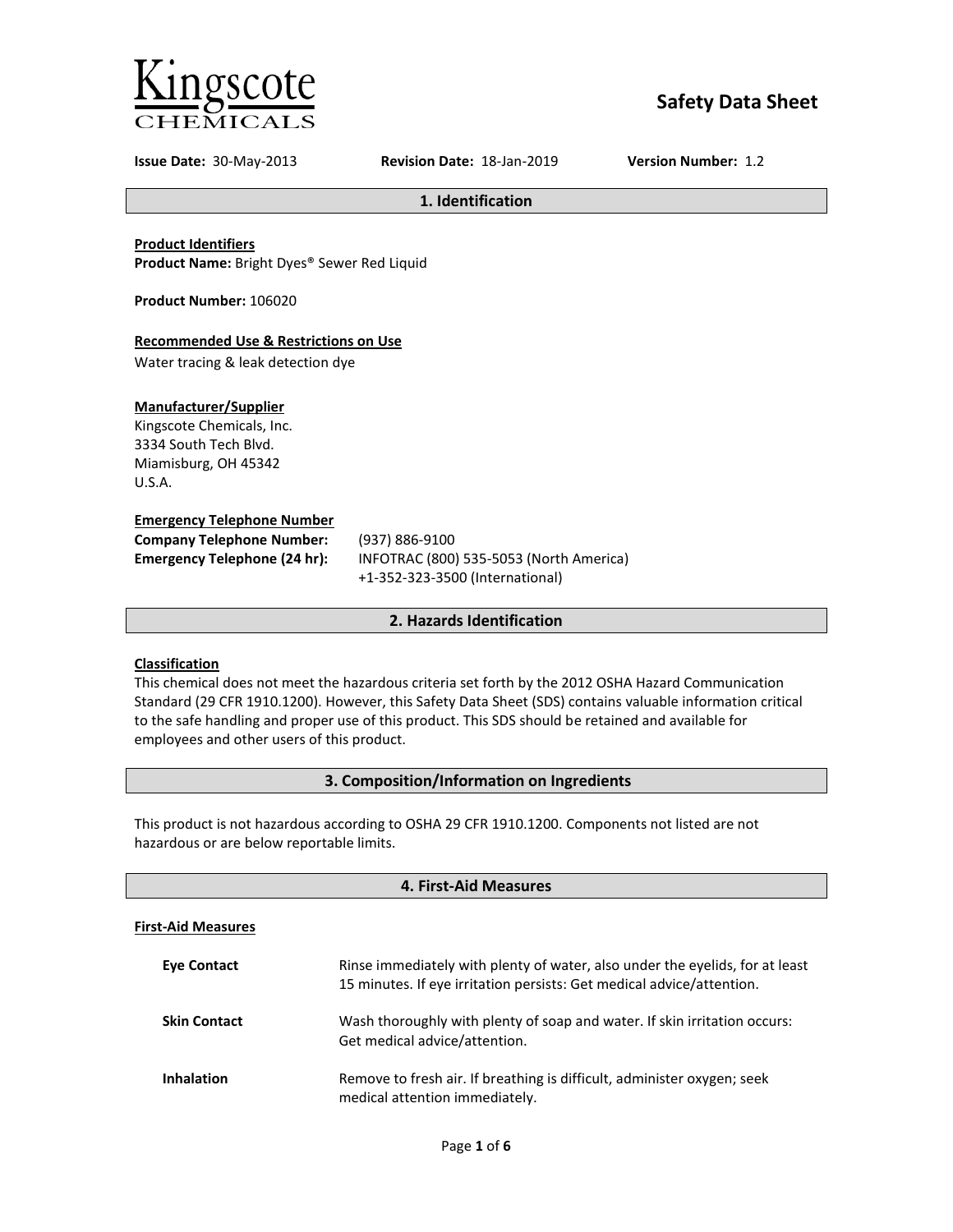## **Ingestion** Rinse mouth. DO NOT induce vomiting. Drink plenty of water. Never give anything by mouth to an unconscious person. Get medical attention if large quantities were ingested or if nausea occurs.

#### **Most Important Symptoms and Effects**

**Symptoms** Will cause staining of the skin on contact. May cause eye irritation. Inhalation of dust may cause respiratory irritation. Ingestion may cause urine to be a red color until the dye has been washed through the system.

#### **Indication of Any Immediate Medical Attention and Special Treatment Needed**

**Notes to Physician** Treat symptomatically.

## **5. Fire-Fighting Measures**

#### **Suitable Extinguishing Media**

Water spray (fog). Carbon dioxide (CO2). Dry chemical. Regular foam.

#### **Unsuitable Extinguishing Media**

Not determined

#### **Specific Hazards Arising from the Chemical**

Product is not flammable. Burning/combustion may produce oxides of carbon and nitrogen (NOx).

## **Protective Equipment and Precautions for Firefighters**

Wear self-contained breathing apparatus pressure-demand, MSHA/NIOSH (approved or equivalent) and full protective gear.

## **6. Accidental Release Measures**

#### **Personal Precautions, Protective Equipment and Emergency Procedures**

| <b>Personal Precautions</b>      | Use personal protective equipment as recommended in Section 8.                                                    |
|----------------------------------|-------------------------------------------------------------------------------------------------------------------|
| <b>Environmental Precautions</b> | Prevent from entering into soil, ditches, sewers, waterways and/or<br>groundwater. See Section 12 and Section 13. |

#### **Methods and Material for Containment and Cleaning Up**

| <b>Methods for Containment</b> | Prevent further leakage or spillage if safe to do so.                                 |
|--------------------------------|---------------------------------------------------------------------------------------|
| <b>Methods for Cleaning Up</b> | Sweep up and collect into suitable containers for disposal. Flush area<br>with water. |

## **7. Handling and Storage**

#### **Precautions for Safe Handling**

| <b>Advice on Safe Handling</b> | Handle in accordance with good industrial hygiene and safety practices. |  |
|--------------------------------|-------------------------------------------------------------------------|--|
|                                | Use personal protection recommended in Section 8. Avoid contact with    |  |
|                                | skin, eyes, or clothing. Avoid breathing dusts. Contaminated clothing   |  |
|                                | should be thoroughly washed before reusing.                             |  |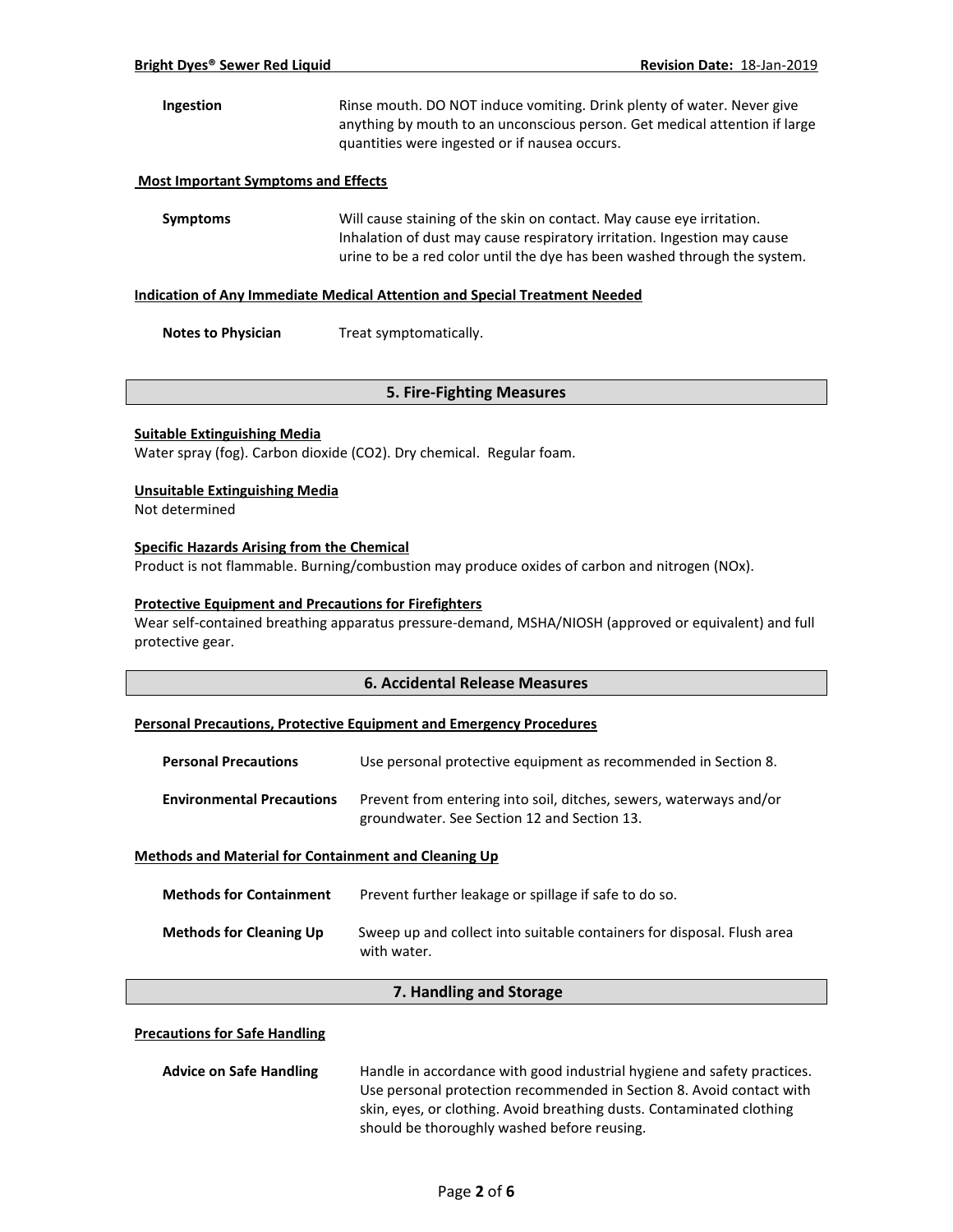#### **Conditions for Safe Storage, Including Incompatibilities**

| <b>Storage Conditions</b>     | Keep container tightly closed and store in a cool, dry, and well-<br>ventilated area. Keep from freezing. |  |
|-------------------------------|-----------------------------------------------------------------------------------------------------------|--|
| <b>Incompatible Materials</b> | No materials to be especially mentioned                                                                   |  |

## **8. Exposure Controls / Personal Protection**

#### **Exposure Guidelines**

This product, as supplied, does not contain any hazardous materials with occupational exposure limits established by the region specific regulatory bodies.

#### **Engineering Controls**

Ensure adequate ventilation, especially in confined areas. Eyewash stations. Showers.

#### **Individual Protection Measures, Such as Personal Protective Equipment:**

| <b>Eye/Face Protection</b>        | Goggles.                                                                |
|-----------------------------------|-------------------------------------------------------------------------|
| <b>Skin &amp; Body Protection</b> | Rubber gloves. Suitable protective clothing.                            |
| <b>Respiratory Protection</b>     | No protection is ordinarily required under normal conditions of use.    |
| <b>Hygiene Measures</b>           | Handle in accordance with good industrial hygiene and safety practices. |

#### **9. Physical and Chemical Properties**

## **Information on Basic Physical and Chemical Properties Physical State** Liquid **Odor** Mild **Appearance** Dark red liquid **Odor Threshold** Not determined **Color** Dark red **Property Values pH** 8.6 – 8.8 **Melting/Freezing Point** Not determined **Boiling Point/Range** Not determined **Flash Point** Not applicable **Evaporation Rate Not applicable Flammability (solid, gas)** Liquid – not applicable **Upper Flammability Limits** Not applicable **Lower Flammability Limits** Not applicable **Vapor Pressure** Not applicable **Vapor Density Not applicable Relative Density Not applicable Specific Gravity** Not determined **Solubility** Highly soluble in water **Partition Coefficient** Not determined Auto-ignition Temperature Not determined **Decomposition Temperature** Not determined **Viscosity** Not determined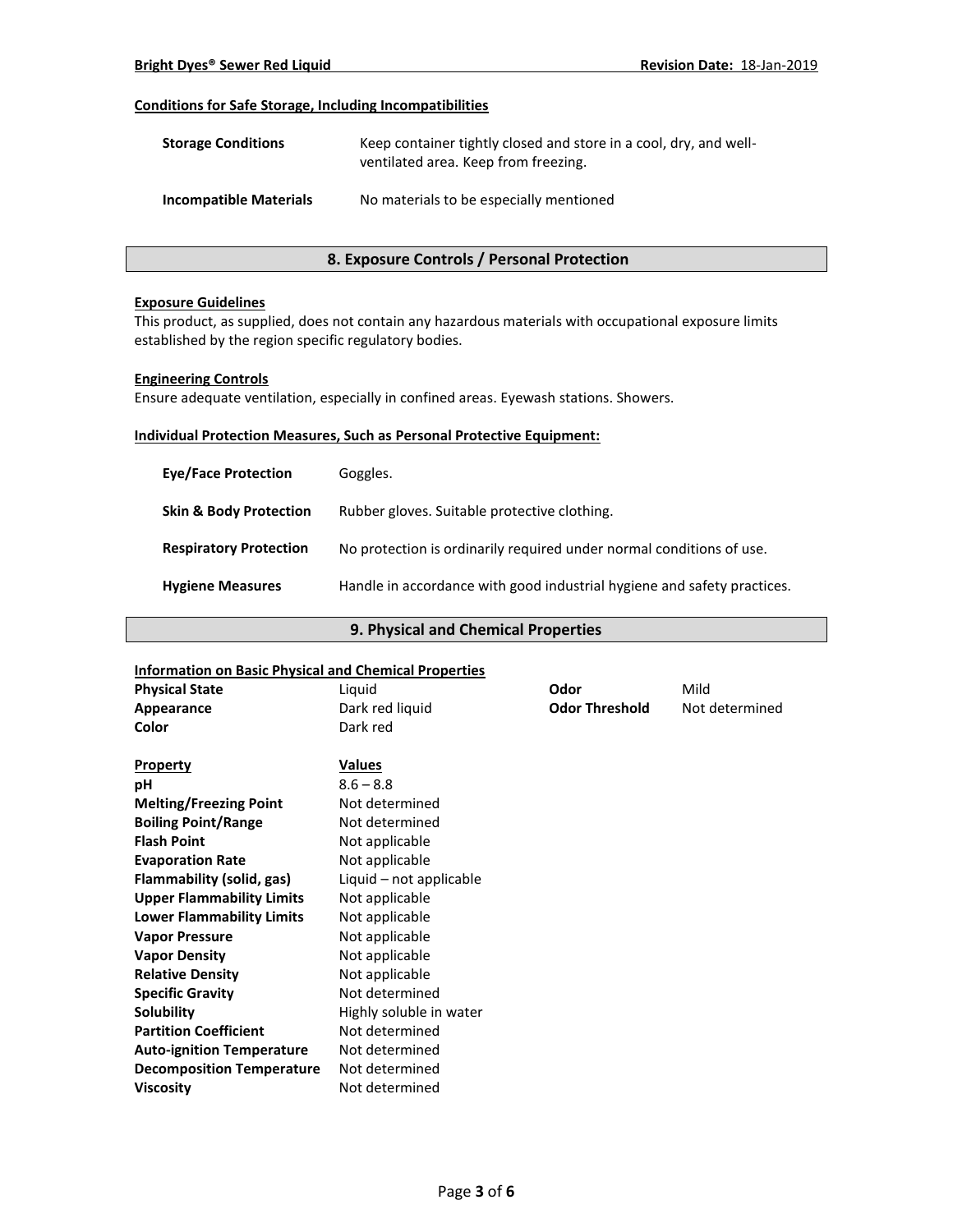## **10. Stability and Reactivity**

#### **Reactivity**

Not reactive under normal conditions.

## **Chemical Stability**

Stable under recommended storage conditions.

#### **Possibility of Hazardous Reactions**

None under normal processing.

#### **Conditions to Avoid**

Keep separated from incompatible substances. Keep out of reach of children.

#### **Incompatible Materials**

No materials to be especially mentioned

#### **Hazardous Decomposition Products**

Oxides of carbon and nitrogen (NOx).

## **11: Toxicological Information**

#### **Information on Likely Routes of Exposure**

| <b>Inhalation</b>   | Avoid breathing vapors or mists.     |  |
|---------------------|--------------------------------------|--|
| Ingestion           | Do not ingest.                       |  |
| <b>Skin Contact</b> | May cause an allergic skin reaction. |  |
| <b>Eye Contact</b>  | Avoid contact with eyes.             |  |

**Delayed, Immediate, and Chronic Effects from Short- and Long-Term Exposure** May cause an allergic skin reaction.

## **Numerical Measures of Toxicity**

Not determined

## **Symptoms Associated with Exposure**

See Section 4 of this SDS for symptoms.

## **Carcinogenicity**

| <b>NTP</b>  | None |
|-------------|------|
| <b>IARC</b> | None |
| <b>OSHA</b> | None |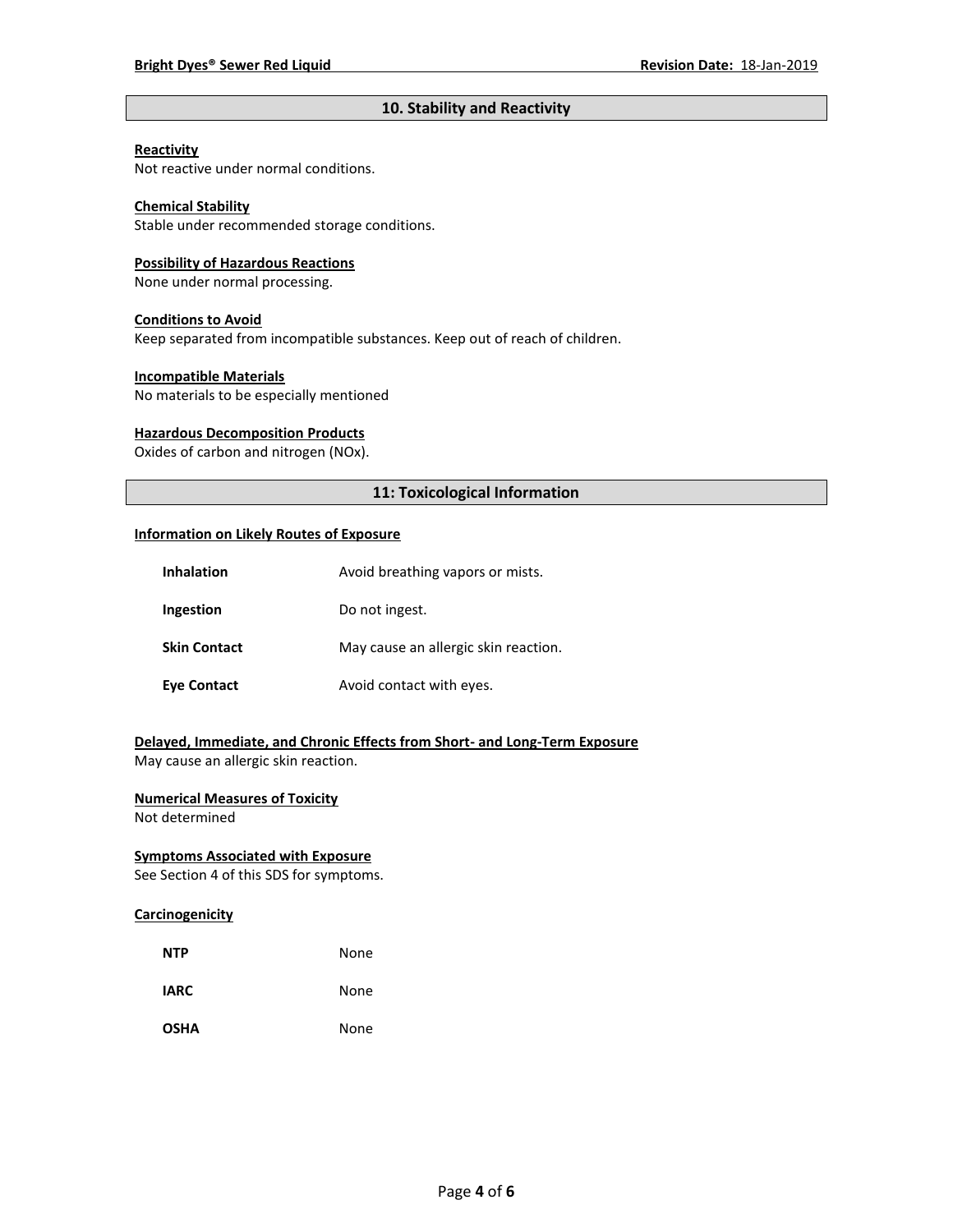#### **12. Ecological Information**

#### **Ecotoxicity**

This product is not classified as environmentally hazardous. However, this does not exclude the possibility that large or frequent spills can have a harmful or damaging effect on the environment.

#### **Component Information**

Not available

# **Persistence/Degradability**

Not determined

#### **Bioaccumulation**

Not determined

## **Mobility**

Not determined

#### **Other Adverse Effects**

Not determined

#### **13. Disposal Considerations**

#### **Waste Disposal Methods**

Dispose of in accordance with federal, state, and local regulations.

#### **Contaminated Packaging**

Do not re-use empty containers.Dispose of containers in accordance with federal, state, and local regulations.

#### **14. Transport Information**

#### **Note**

See current shipping paper for most up-to-date shipping information, including exemptions and special circumstances.

| DOT         | Not regulated |
|-------------|---------------|
| IATA        | Not regulated |
| <b>OMDG</b> | Not regulated |

#### **15: Regulatory Information**

#### **International Inventories**

**TSCA** Listed

## **U.S. Federal Regulations**

**CERCLA** This material, as supplied, does not contain any substances regulated as hazardous substances under the Comprehensive Environmental Response Compensation and Liability Act (CERCLA) (40 CFR 302) or the Superfund Amendments and Reauthorization Act (SARA) (40 CFR 355).